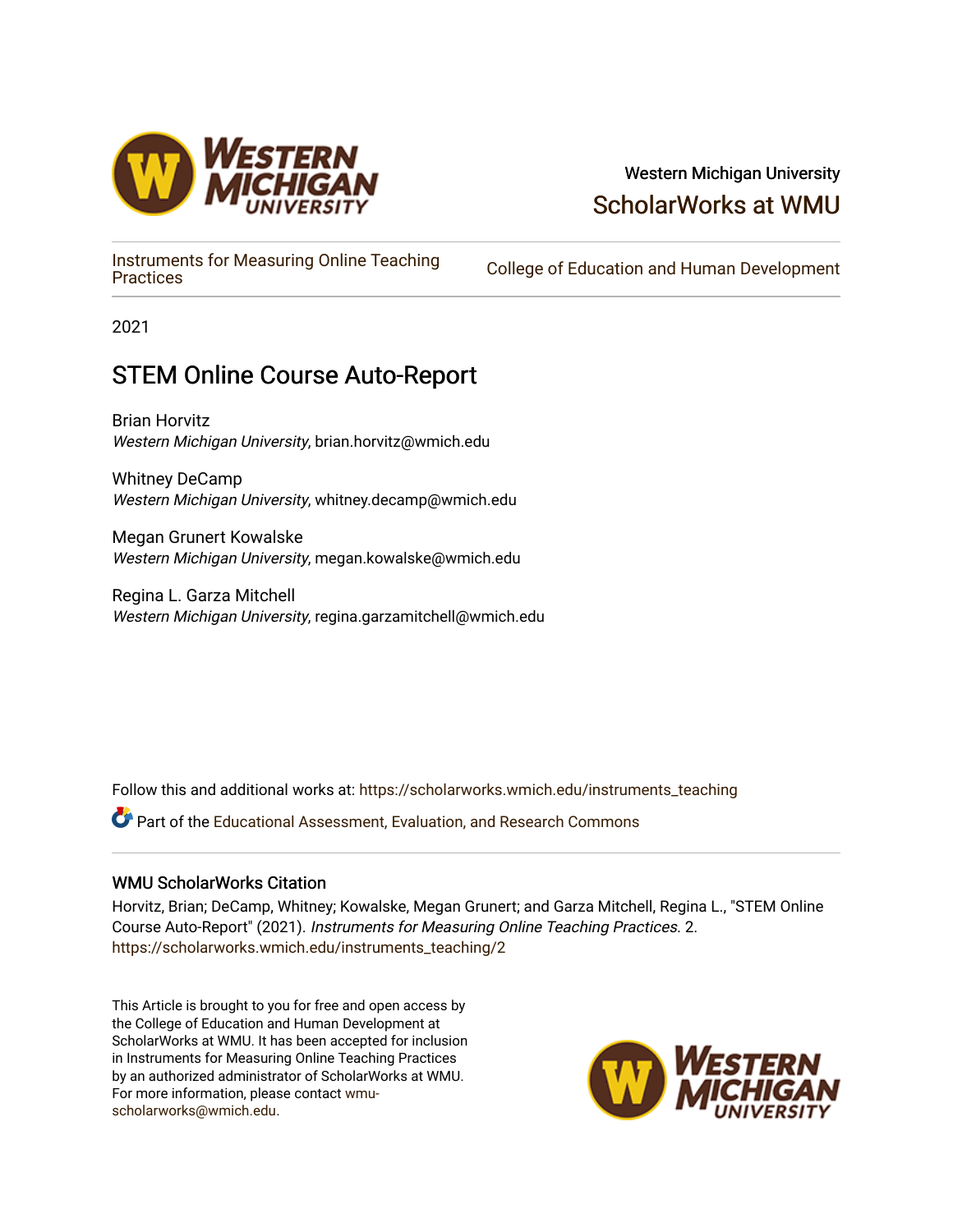#### STEM Online Course Auto-Report Western Michigan University – Improving Undergraduate STEM Education

#### **For this survey, we will be asking questions regarding one of your online STEM courses. Please reference only one course while completing this survey, such as the most recent online STEM course you taught.**

Demo1. Please provide the following course information:

| Course Name:                          |
|---------------------------------------|
| Course Number (e.g., BIO 101): ______ |
|                                       |
| Total Number of Students:             |

[The text entered in the "Course Name" box is used throughout the survey.]

Demo2. How many times have you taught this course online?

Demo3. What type of institution is your course offered through?

○ Public

\_\_\_\_\_\_\_\_\_\_\_\_\_\_\_\_\_\_\_

○ Private

Demo4. What is the highest degree awarded by your institution?

\_\_\_\_\_\_\_\_\_\_\_\_\_\_\_\_\_\_\_\_\_\_\_\_\_\_\_\_\_\_\_\_\_\_\_\_\_\_\_\_\_\_\_\_\_\_\_\_\_\_\_\_\_\_\_

- Doctoral Degree
- Master's or Post-Grad Specialist Degree
- Bachelor's Degree
- Associate's Degree

**Some of the following questions include the term "Learning Management System." This refers to the online system used as a platform for online courses at your institution. Common systems include Desire to Learn (D2L), Blackboard, Moodle, and Canvas. There are other brands and your university may use a different name, such as "Elearning."**

LMS1. What learning management system is used for [COURSE NAME]? If you do not know the name of your learning management system, please write "I don't know" in the space provided.

**The following questions ask about your online course structure. When discussing course structure, the term "module" will refer to how you chose to break up your course for online presentation. For the purpose of this survey, please refer to a module from a student perspective.**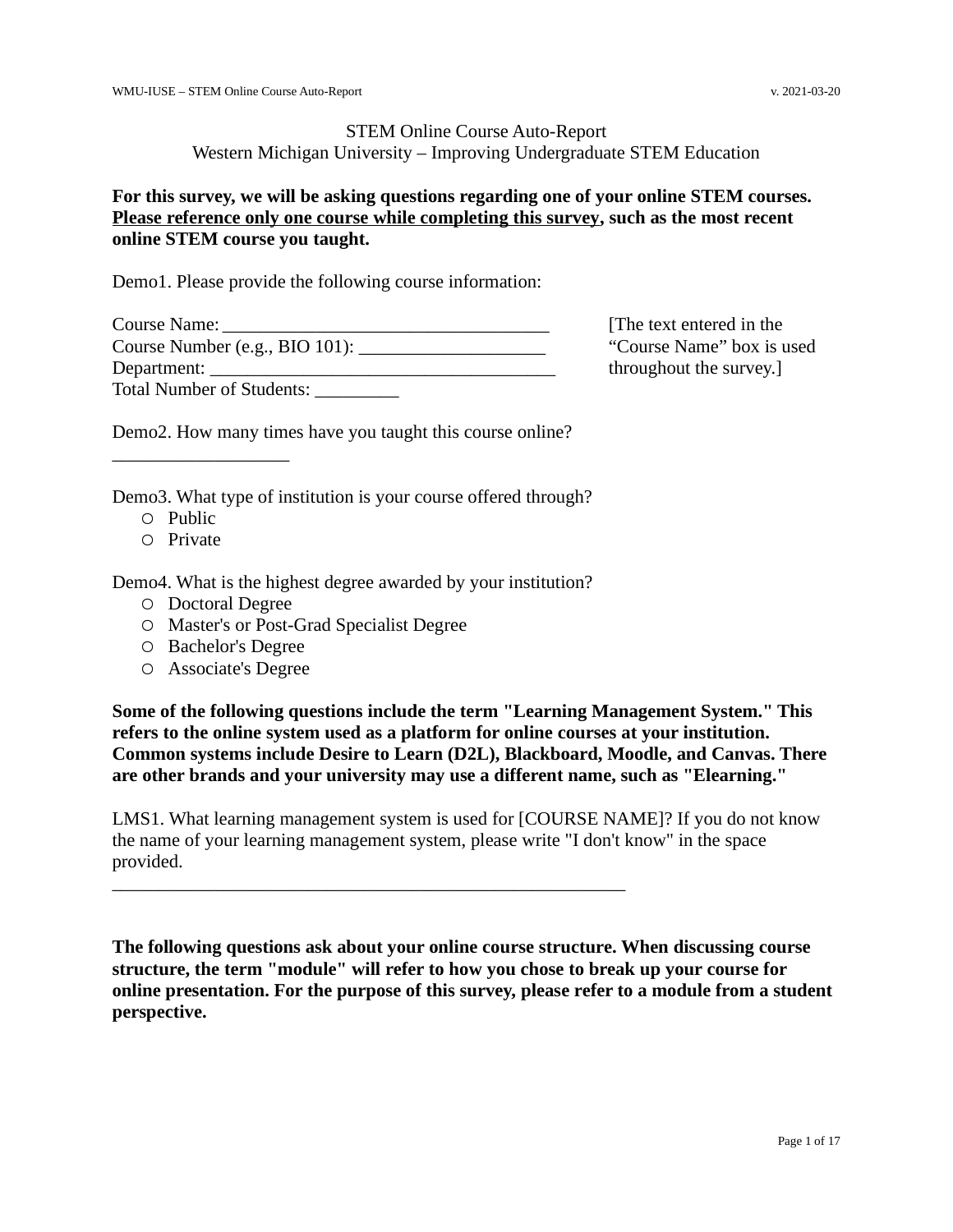LMS2. How would you define a module in [COURSE NAME]?

\_\_\_\_\_\_\_\_\_\_\_\_\_\_\_\_\_\_\_\_\_\_\_\_\_\_\_\_\_\_\_\_\_\_\_\_\_\_\_\_\_\_\_\_\_\_\_\_\_\_\_\_\_\_\_ \_\_\_\_\_\_\_\_\_\_\_\_\_\_\_\_\_\_\_\_\_\_\_\_\_\_\_\_\_\_\_\_\_\_\_\_\_\_\_\_\_\_\_\_\_\_\_\_\_\_\_\_\_\_\_

 $\frac{1}{2}$  ,  $\frac{1}{2}$  ,  $\frac{1}{2}$  ,  $\frac{1}{2}$  ,  $\frac{1}{2}$  ,  $\frac{1}{2}$  ,  $\frac{1}{2}$  ,  $\frac{1}{2}$  ,  $\frac{1}{2}$  ,  $\frac{1}{2}$  ,  $\frac{1}{2}$  ,  $\frac{1}{2}$  ,  $\frac{1}{2}$  ,  $\frac{1}{2}$  ,  $\frac{1}{2}$  ,  $\frac{1}{2}$  ,  $\frac{1}{2}$  ,  $\frac{1}{2}$  ,  $\frac{1$ \_\_\_\_\_\_\_\_\_\_\_\_\_\_\_\_\_\_\_\_\_\_\_\_\_\_\_\_\_\_\_\_\_\_\_\_\_\_\_\_\_\_\_\_\_\_\_\_\_\_\_\_\_\_\_

 $\frac{1}{2}$  ,  $\frac{1}{2}$  ,  $\frac{1}{2}$  ,  $\frac{1}{2}$  ,  $\frac{1}{2}$  ,  $\frac{1}{2}$  ,  $\frac{1}{2}$  ,  $\frac{1}{2}$  ,  $\frac{1}{2}$  ,  $\frac{1}{2}$  ,  $\frac{1}{2}$  ,  $\frac{1}{2}$  ,  $\frac{1}{2}$  ,  $\frac{1}{2}$  ,  $\frac{1}{2}$  ,  $\frac{1}{2}$  ,  $\frac{1}{2}$  ,  $\frac{1}{2}$  ,  $\frac{1$ 

\_\_\_\_\_\_\_\_\_\_\_\_\_\_\_\_\_\_\_\_\_\_\_\_\_\_\_\_\_\_\_\_\_\_\_\_\_\_\_\_\_\_\_\_\_\_\_\_\_\_\_\_\_\_\_

LMS3. How many modules does [COURSE NAME] feature?

LMS4. If I were to observe your course (e.g., review a few modules rather than all of the modules), how many modules would I need to observe to understand the range of course materials, assessments, assignments, and discussions featured in [COURSE NAME]?

The following questions relate to your course design and organization within your online STEM course ([COURSE NAME]).

G1. Do you communicate course goals? For example, intended learning outcomes or objectives.

- No
- Yes

G2. Do you post news/updates? For example, posting a notification regarding updated grades or posting any relevant resources related to course goals/learning objectives that students might find helpful or interesting.

- No
- Yes

G3. Do you communicate important time frames for learning activities? For example, using reminders or a course schedule.

- No
- Yes

G4. Do you provide guidelines for communication? For example, guidelines for collaborative discussions or for communicating with the instructor.

- No
- Yes

G5. Do you provide instruction on how to participate in learning activities? For example, modeling or

providing an outline of activity expectations for students.

- No
- Yes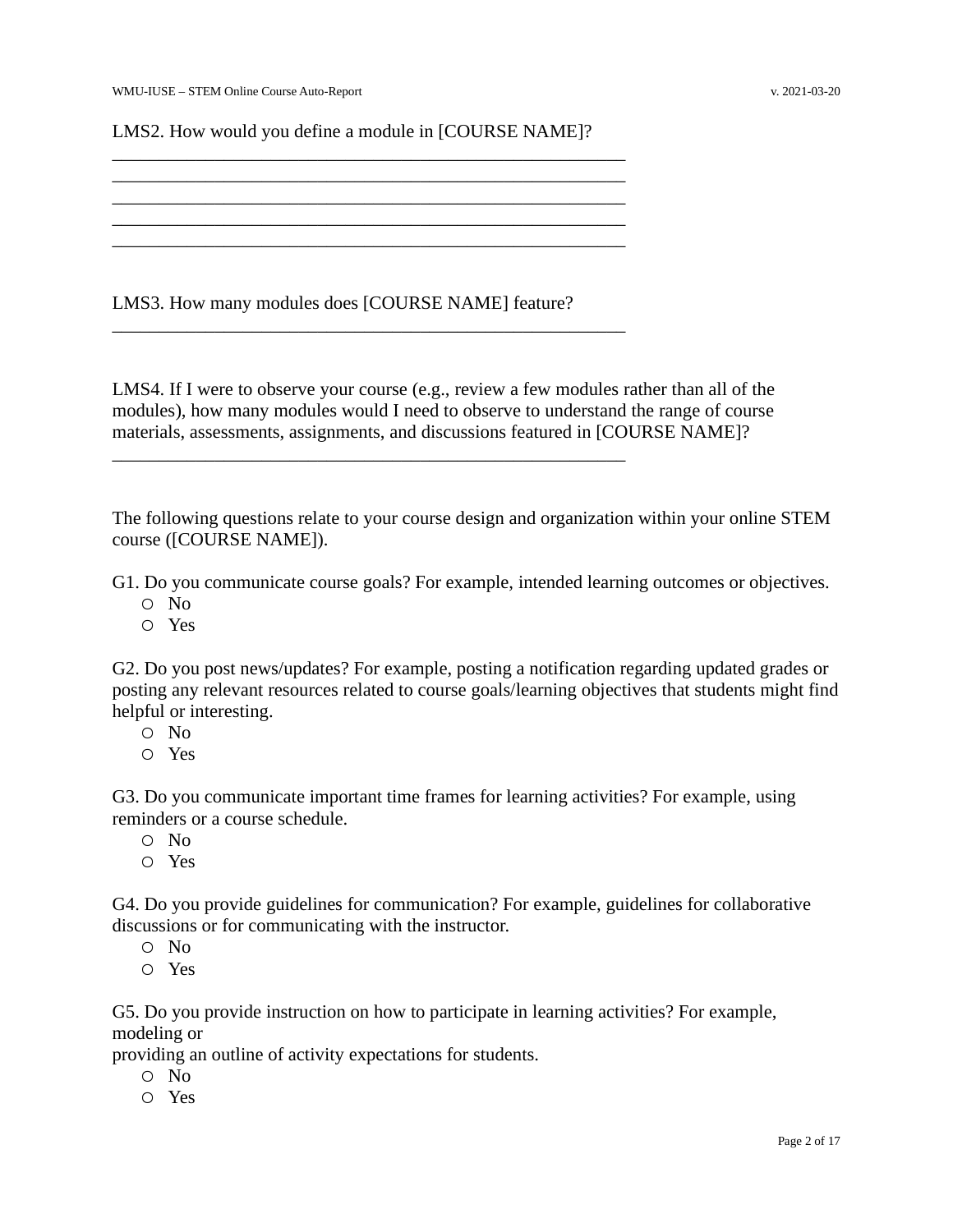G6. Do you integrate current events into course topics?

- No
- Yes

*[If "No" was selected for question G2, skip question G7]*

G7. Please indicate where you post news/updates within your course. (Please select all that apply)

- □ Designated discussion board
- □ Designated page/section
- $\Box$  Email to entire class

#### *[If "No" was selected for question G3, skip question G8]*

G8. Please indicate where you highlight important time frames within your course. (Please select all that apply)

- $\square$  Syllabus
- □ Course calendar
- $\Box$  Checklist
- □ News item/announcement in LMS
- $\Box$  Dedicated page/section/file within the LMS
- $\Box$  Email to entire class
- □ Other: \_\_\_\_\_\_\_\_

*[If "No" was selected for question G4, skip question G9]*

G9. Please indicate where you post guidelines for communication within your course. (Please select all that apply)

- $\square$  Syllabus
- $\square$  News item/announcement section in LMS
- $\Box$  Dedicated page/section/file within the LMS
- $\Box$  Email to entire class
- $\Box$  Other:

*[If "No" was selected for question G5, skip question G10]*

G10. Please indicate where you post instructions on how to participate in learning activities within your course. (Please select all that apply)

- □ Syllabus
- $\square$  News item/announcement section in LMS
- $\Box$  Dedicated page/section/file within the LMS
- $\Box$  Email to entire class
- $\Box$  Other: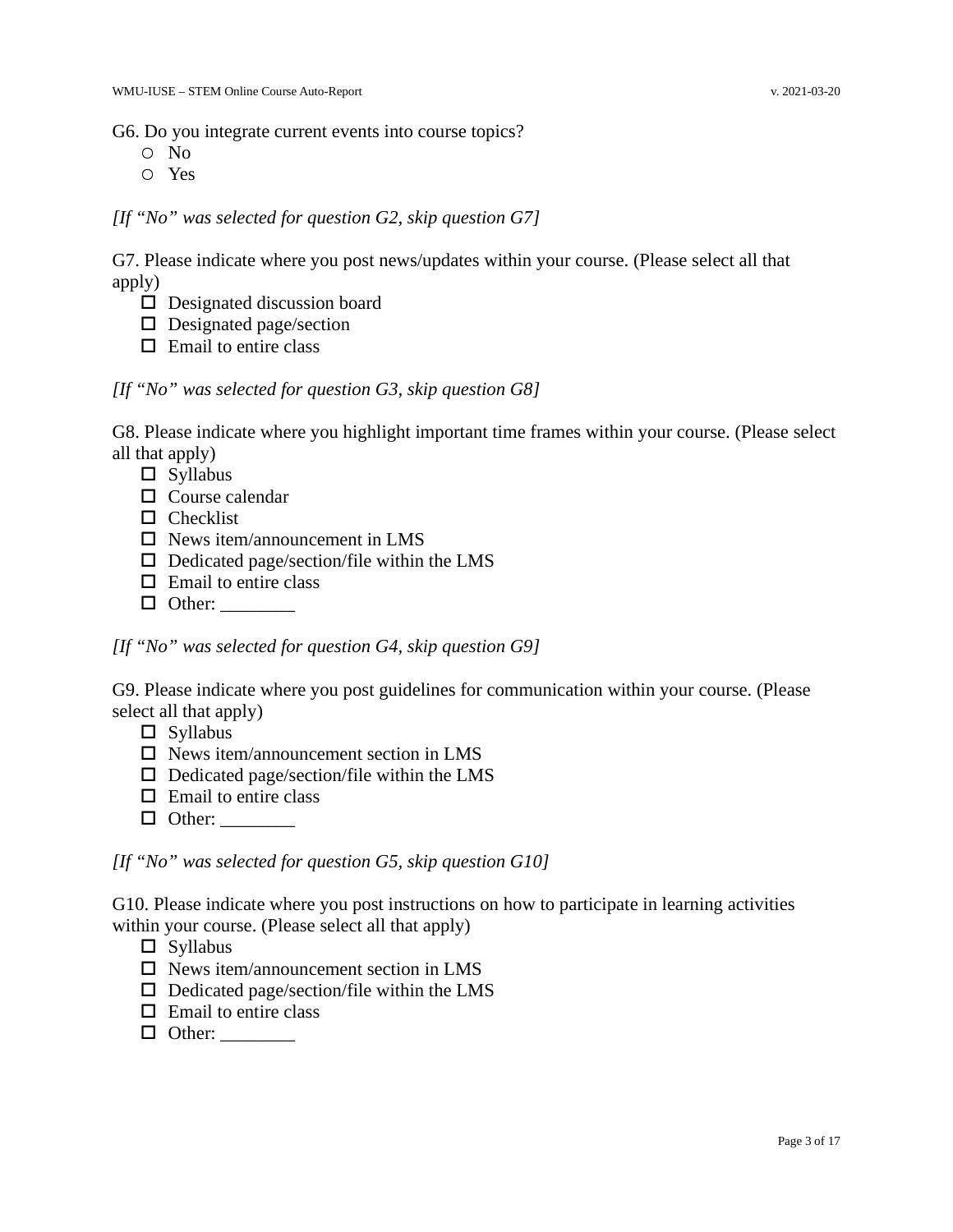#### *[If "No" was selected for question G1, skip question G11]*

G11. Please indicate where you communicate course goals within your course. (Please select all that apply)

- □ Syllabus
- $\square$  News item/announcement section in LMS
- $\Box$  Dedicated page/section/file within the LMS
- $\Box$  Goals are listed throughout the course
- $\Box$  Email to entire class
- □ Other: \_\_\_\_\_\_\_\_

*[If "No" was selected for question G6, skip question G12]*

G12. Please indicate where you communicate important course updates/news. (Please select all that apply)

□ Syllabus

- $\square$  News item/announcement section in LMS
- $\Box$  Dedicated page/section/file within the LMS
- $\Box$  Email to entire class
- □ Other: \_\_\_\_\_\_\_\_

#### **The following questions relate to the course materials you use in your online STEM course ([COURSE NAME]).**

CM1. Do you assign a required textbook or book?

- No
- Yes

CM2. Do you require students to purchase/obtain a course packet?

\_\_\_\_\_\_\_\_\_\_\_\_\_\_\_\_\_\_\_\_\_\_\_\_\_\_\_\_\_\_\_\_\_\_\_\_\_\_\_\_\_\_\_\_\_\_\_\_\_\_\_\_\_\_\_

- No
- Yes

CM3. Do you assign lecture notes or slides?

- No
- Yes

CM4. Do you assign any additional text-based materials? If so, please indicate the type of course material below. If not, please write "No additional materials" in the space provided.

CM5. Do you assign images or illustrations?

- No
- Yes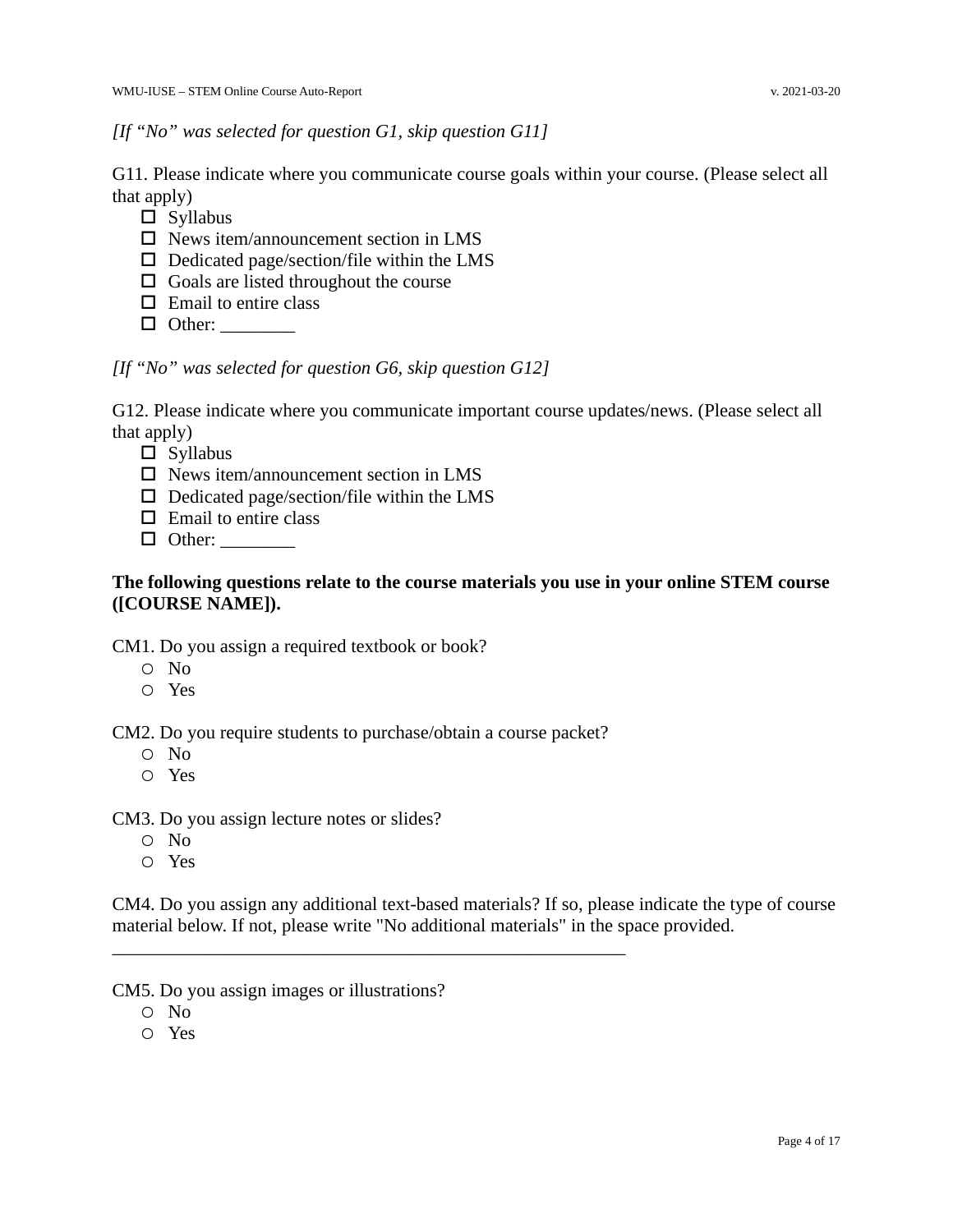CM6. Do you assign slide presentations with audio narration?

- No
- Yes

CM7. Do you assign other audio material?

- No
- Yes

CM8. Do you assign video material?

- No
- Yes

CM9. Do you require students to purchase and use a laboratory kit or list?

- No
- Yes

CM10. Do you use physical or virtual models in your teaching?

\_\_\_\_\_\_\_\_\_\_\_\_\_\_\_\_\_\_\_\_\_\_\_\_\_\_\_\_\_\_\_\_\_\_\_\_\_\_\_\_\_\_\_\_\_\_\_\_\_\_\_\_\_\_\_ \_\_\_\_\_\_\_\_\_\_\_\_\_\_\_\_\_\_\_\_\_\_\_\_\_\_\_\_\_\_\_\_\_\_\_\_\_\_\_\_\_\_\_\_\_\_\_\_\_\_\_\_\_\_\_  $\frac{1}{2}$  ,  $\frac{1}{2}$  ,  $\frac{1}{2}$  ,  $\frac{1}{2}$  ,  $\frac{1}{2}$  ,  $\frac{1}{2}$  ,  $\frac{1}{2}$  ,  $\frac{1}{2}$  ,  $\frac{1}{2}$  ,  $\frac{1}{2}$  ,  $\frac{1}{2}$  ,  $\frac{1}{2}$  ,  $\frac{1}{2}$  ,  $\frac{1}{2}$  ,  $\frac{1}{2}$  ,  $\frac{1}{2}$  ,  $\frac{1}{2}$  ,  $\frac{1}{2}$  ,  $\frac{1$ \_\_\_\_\_\_\_\_\_\_\_\_\_\_\_\_\_\_\_\_\_\_\_\_\_\_\_\_\_\_\_\_\_\_\_\_\_\_\_\_\_\_\_\_\_\_\_\_\_\_\_\_\_\_\_ \_\_\_\_\_\_\_\_\_\_\_\_\_\_\_\_\_\_\_\_\_\_\_\_\_\_\_\_\_\_\_\_\_\_\_\_\_\_\_\_\_\_\_\_\_\_\_\_\_\_\_\_\_\_\_

\_\_\_\_\_\_\_\_\_\_\_\_\_\_\_\_\_\_\_\_\_\_\_\_\_\_\_\_\_\_\_\_\_\_\_\_\_\_\_\_\_\_\_\_\_\_\_\_\_\_\_\_\_\_\_

- No
- Yes

CM11. Do you require students to interact with simulations/visualization websites or software?

- No
- Yes

CM12. Please indicate any additional course materials you assign in your online STEM course ([COURSE NAME]). If you do not have any additional materials types, please write "No more material" in the space provided.

**LMS - Learning Management System - refers to the online system used as a platform for online courses at your institution. Common systems include Desire to Learn (D2L), Blackboard, Moodle, and Canvas. There are other brands and your university may use a different name, such as "Elearning."**

CM13. Do you use websites or apps other than the LMS for student assignments or activities? If so, what websites do you use?

(Please consider only interactive content in your response. Videos and readings should not be included. For example, a video hosted on YouTube would not count, and neither would linking to an article on the New York Times website.)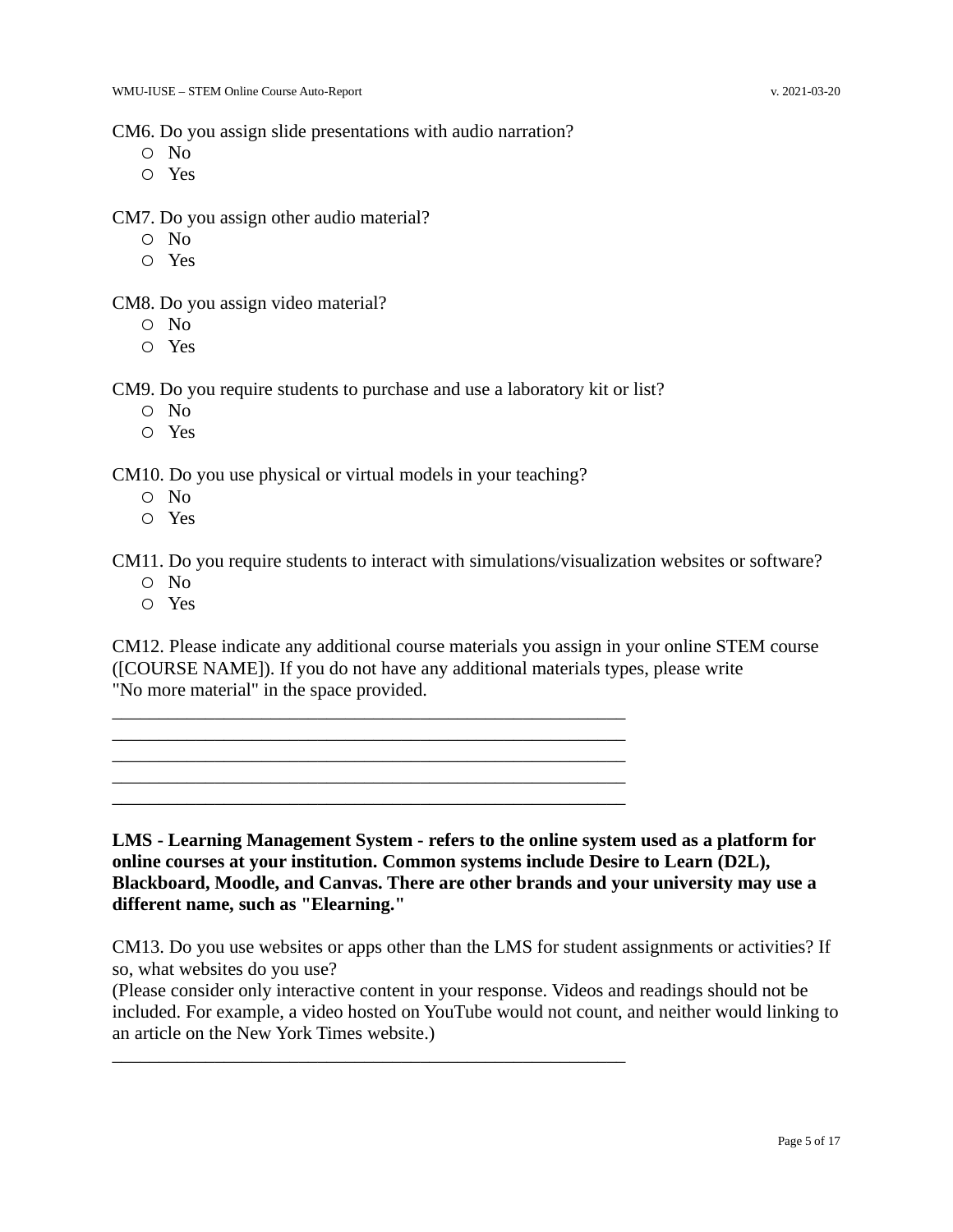#### **The following questions will relate to the course-specific modifications of your course materials.**

CM14. Was this previously an in-person course that has been moved online?

- No
- Yes

*[If "No" was selected for question CM14, skip question CM15. Rows in CM15 each correspond to answers in CM1 to CM11, and rows that are not applicable based on negative responses to the previous questions may be skipped.]*

CM15. For the following course materials, please indicate the level of modification you provided to each course material.

|                                                       | N <sub>0</sub><br>Modifications | Slightly<br>Modified | <b>Sometimes</b><br>Modified | Very<br>Modified | Completely<br>Modified |
|-------------------------------------------------------|---------------------------------|----------------------|------------------------------|------------------|------------------------|
| Textbook or book                                      | O                               | $\Omega$             | $\circ$                      | O                | ◯                      |
| Course packet                                         | O                               | $\circ$              | $\circ$                      | $\circ$          | $\circ$                |
| Lecture notes or slides                               | O                               | $\circ$              | $\circ$                      | $\circ$          | $\circ$                |
| Other text-based materials featured<br>in your course | O                               | $\Omega$             | $\circ$                      | O                | ∩                      |
| Images or illustrations                               | O                               | $\circ$              | $\circ$                      | $\circ$          | $\circ$                |
| Slides with audio narration                           | O                               | ◯                    | $\circ$                      | O                | O                      |
| Standalone audio material                             | O                               | $\Omega$             | $\circ$                      | O                | $\Omega$               |
| Video material                                        | O                               | $\circ$              | $\circ$                      | O                | $\circ$                |
| Laboratory kit or materials                           | $\circ$                         | $\circ$              | $\circ$                      | $\Omega$         | $\Omega$               |
| Physical or virtual models                            | O                               | $\circ$              | $\circ$                      | O                | O                      |
| Simulation/visualization website or<br>software       | Ω                               | ◯                    | $\circ$                      | O                | ◯                      |

#### **The following questions relate to the course assignments you use in your online STEM course ([COURSE NAME]).**

A1. Do you assign written assignments? For example, a written assignment can be a shortanswer question, essay, or research paper.

- No
- Yes

A2. Do you assign math problems?

- No
- Yes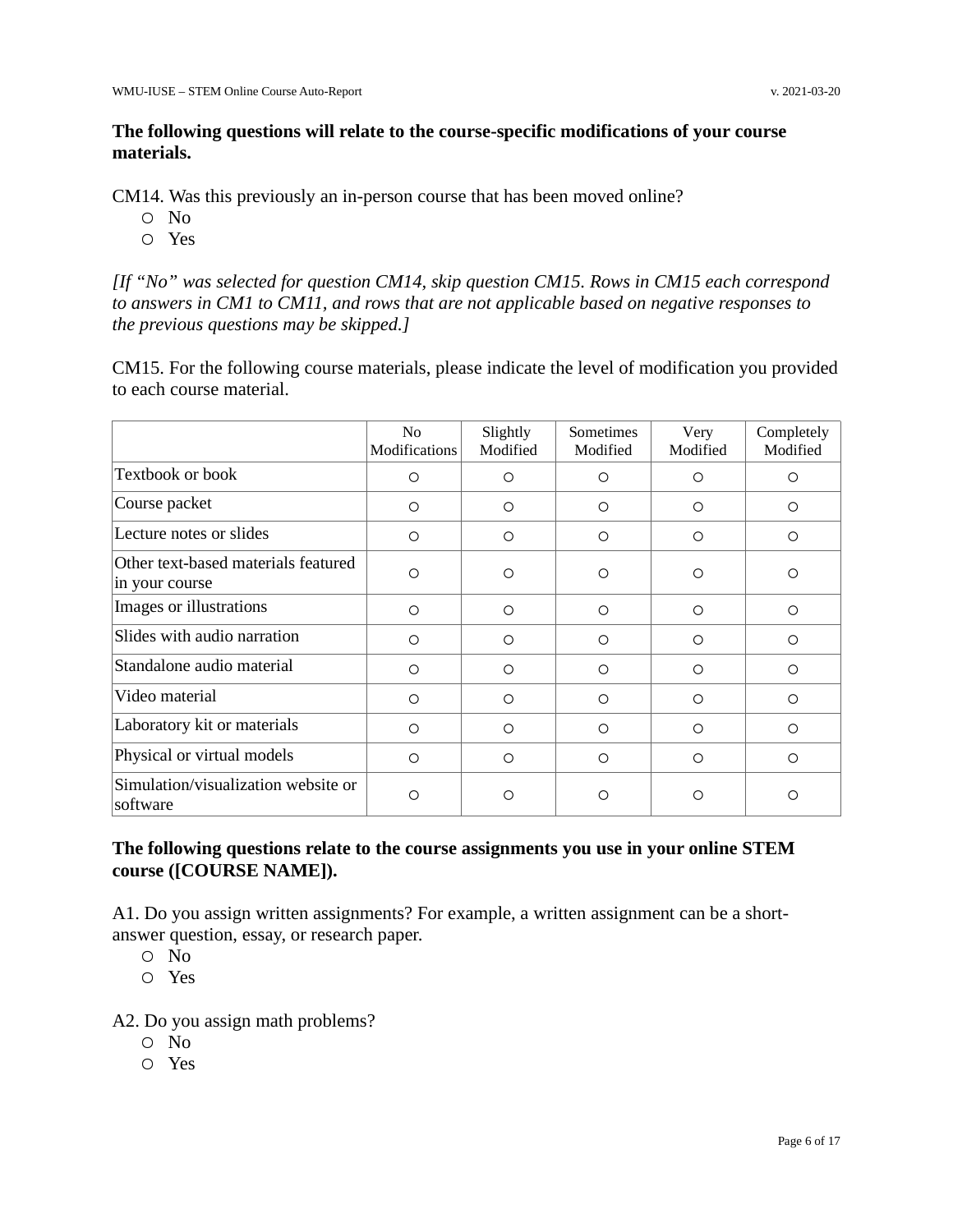A3. Do you nomenclature/vocabulary assignments?

- No
- Yes

A4. Do you assign problem-solving scenarios? For example, trying to find solutions to realworld problems in assignments.

- No
- Yes

A5. Do you assign synchronous video meetings? For example, meeting with the class through video conferencing in real-time on systems like Zoom, WebEx, Discord or Skype.

- No
- Yes

A6. Do you assign student presentations? For example, submitted media (audio or screen share, etc.) to present or discuss findings.

- No
- Yes

A7. Do students complete laboratory assignments from either a kit that you provide or that they assemble based on a list?

- No
- Yes

A8. Do you assign discussion forums? For example, student-to-student discussions to further understanding of course topics.

- No
- Yes

A9. Do you assign quizzes? For example, weekly or bi-weekly multiple-choice assessments.

- No
- Yes

A10. Do you assign exams? For example, end of unit assessments, mid-term exams, etc.

- No
- Yes

A11. Do you assign videos of student work? For example, submitting a step-by-step process of solving a mathematical problem.

- No
- Yes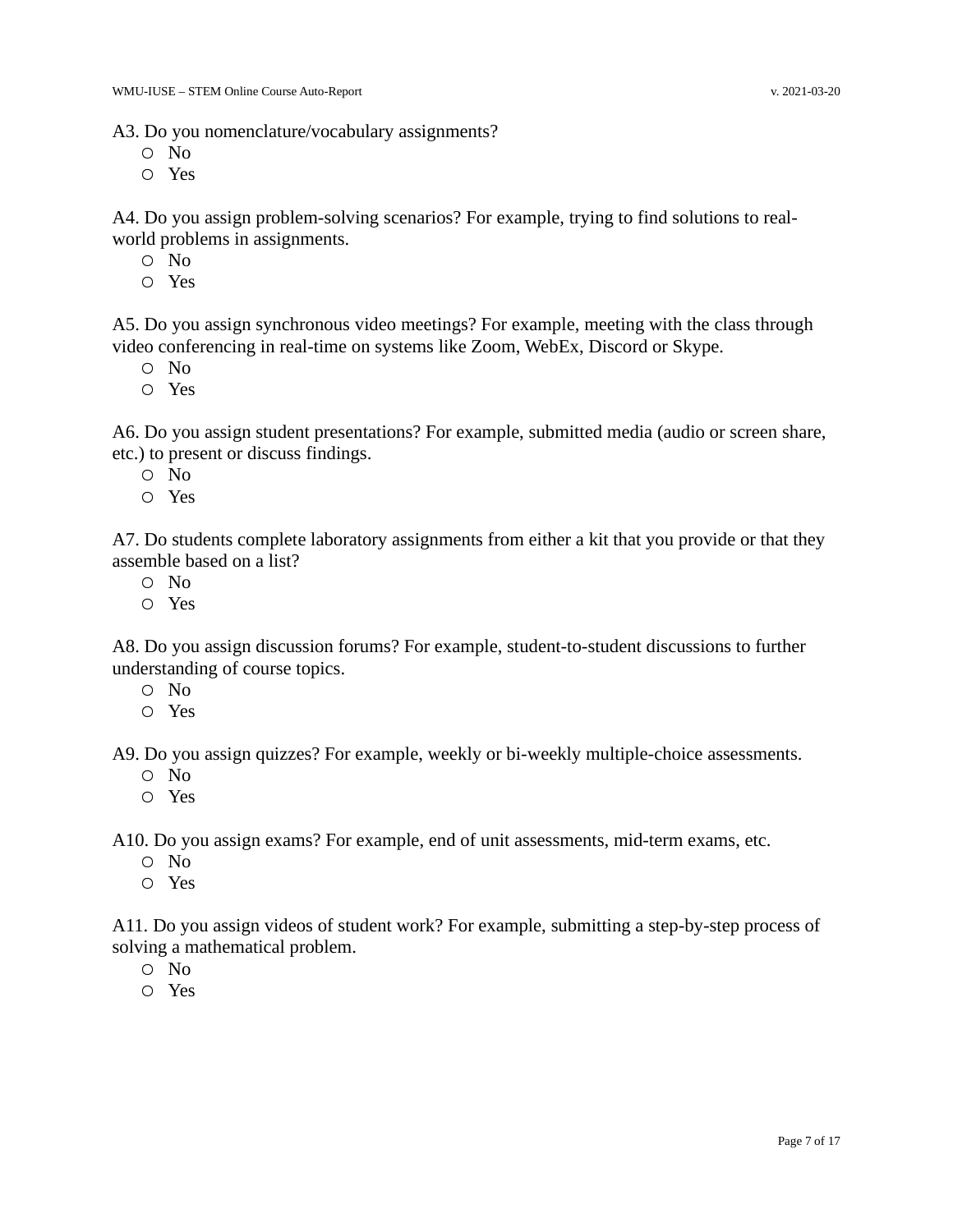A12. Please indicate any additional course assignments you use in your online STEM course ([COURSE NAME]). If you do not have any other course assignments, please write"No more assignments" below.

\_\_\_\_\_\_\_\_\_\_\_\_\_\_\_\_\_\_\_\_\_\_\_\_\_\_\_\_\_\_\_\_\_\_\_\_\_\_\_\_\_\_\_\_\_\_\_\_\_\_\_\_\_\_\_  $\frac{1}{2}$  ,  $\frac{1}{2}$  ,  $\frac{1}{2}$  ,  $\frac{1}{2}$  ,  $\frac{1}{2}$  ,  $\frac{1}{2}$  ,  $\frac{1}{2}$  ,  $\frac{1}{2}$  ,  $\frac{1}{2}$  ,  $\frac{1}{2}$  ,  $\frac{1}{2}$  ,  $\frac{1}{2}$  ,  $\frac{1}{2}$  ,  $\frac{1}{2}$  ,  $\frac{1}{2}$  ,  $\frac{1}{2}$  ,  $\frac{1}{2}$  ,  $\frac{1}{2}$  ,  $\frac{1$ \_\_\_\_\_\_\_\_\_\_\_\_\_\_\_\_\_\_\_\_\_\_\_\_\_\_\_\_\_\_\_\_\_\_\_\_\_\_\_\_\_\_\_\_\_\_\_\_\_\_\_\_\_\_\_ \_\_\_\_\_\_\_\_\_\_\_\_\_\_\_\_\_\_\_\_\_\_\_\_\_\_\_\_\_\_\_\_\_\_\_\_\_\_\_\_\_\_\_\_\_\_\_\_\_\_\_\_\_\_\_ \_\_\_\_\_\_\_\_\_\_\_\_\_\_\_\_\_\_\_\_\_\_\_\_\_\_\_\_\_\_\_\_\_\_\_\_\_\_\_\_\_\_\_\_\_\_\_\_\_\_\_\_\_\_\_

**The following questions relate to the course assignments you use in your online STEM course ([COURSE NAME]). These responses will feature terms such as "group work," "formative," and "summative."** 

**Group work is defined as collaborative student work focused on a product. Discussions are, by themselves, not considered group work.**

**Formative assessments include non-graded, lower risk assignments that provide immediate feedback to monitor student progress.**

**Summative assessments include graded, higher risk assignments that evaluate student progress and contribute to final outcomes.**

*[Some responses in A13 to A16 correspond to some of the answers in A1 to A12 and may optionally be not displayed in they are not applicable. Because A13 to A16 have only "select all that apply" responses, leaving these responses present when not applicable will not cause any problems.]*

A13. Please select all of the assignments that are individual activities. For example, students are not allowed to work or collaborate with other students when completing these activities. (Please select all that apply)

- $\Box$  Written assignments
- $\Box$  Math problems or nomenclature
- $\Box$  Problem-solving scenarios
- □ Student projects
- $\square$  Student presentations
- $\Box$  Laboratory assignments
- □ Quizzes
- □ Exams
- $\Box$  Video of student performance/work
- □ Other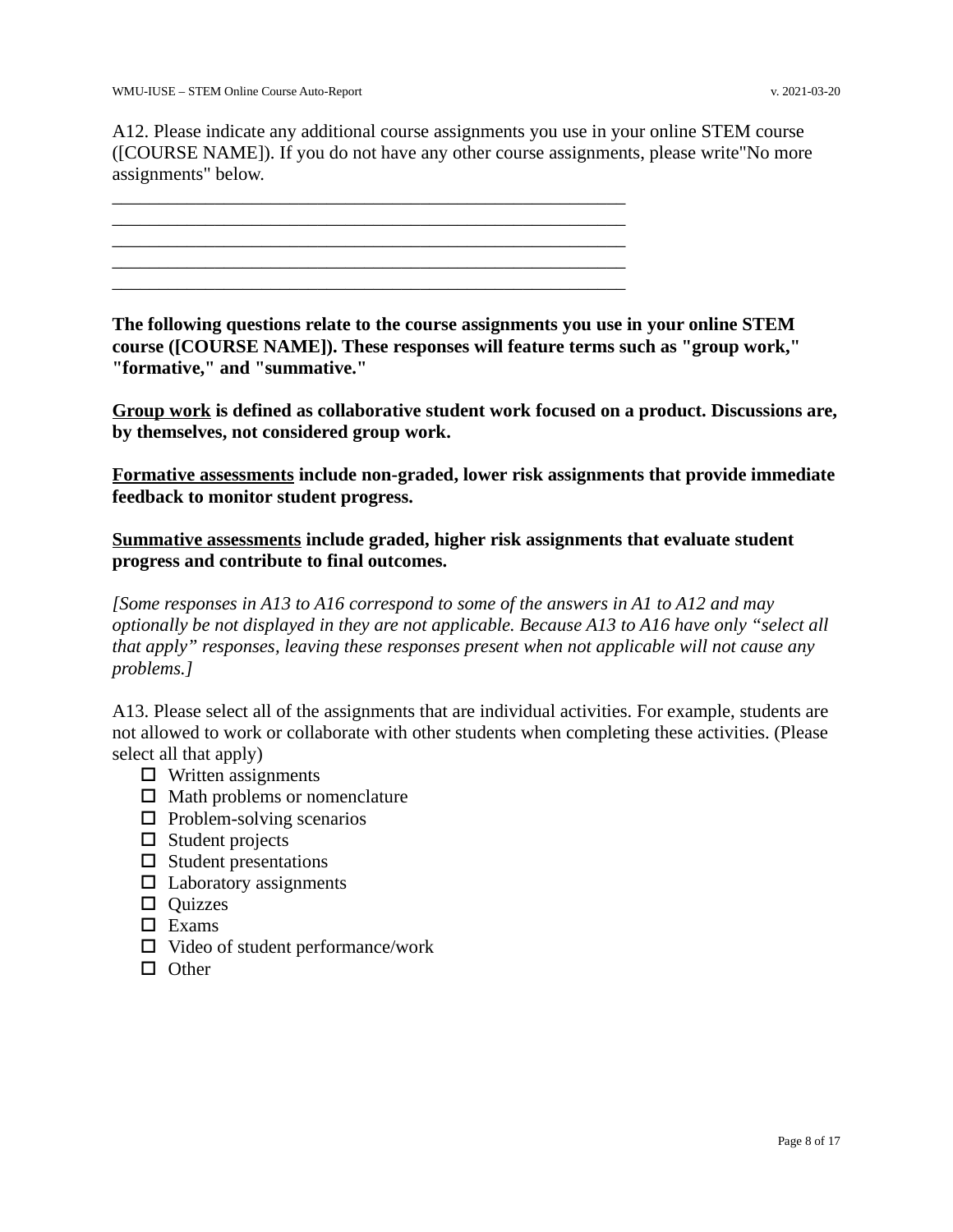A14. Please select all of the assignments that are group activities. For example, students are encouraged to work or collaborate with other students when completing these activities. (Please select all that apply)

- $\Box$  Written assignments
- □ Math problems or nomenclature
- $\Box$  Problem-solving scenarios
- $\Box$  Synchronous video meetings
- $\Box$  Student projects
- $\square$  Student presentations
- $\Box$  Laboratory assignments
- □ Quizzes
- □ Exams
- $\Box$  Video of student performance/work
- □ Other

A15. Please select all of the assignments that are formative assessments. For example, these activities allow for immediate feedback to monitor student progress. (Please select all that apply)

- $\Box$  Written assignments
- $\Box$  Math problems or nomenclature
- $\Box$  Problem-solving scenarios
- $\square$  Synchronous video meetings
- $\Box$  Student projects
- $\square$  Student presentations
- $\Box$  Laboratory assignments
- □ Quizzes
- □ Exams
- □ Video of student performance/work
- □ Discussion forums
- □ Other

A16. Please select all of the assignments that are summative assessments. For example, these activities evaluate student progress and are typically graded. (Please select all that apply)

- $\Box$  Written assignments
- $\Box$  Math problems or nomenclature
- $\Box$  Problem-solving scenarios
- $\Box$  Synchronous video meetings
- $\square$  Student projects
- $\Box$  Student presentations
- $\Box$  Laboratory assignments
- □ Quizzes
- □ Exams
- □ Video of student performance/work
- □ Other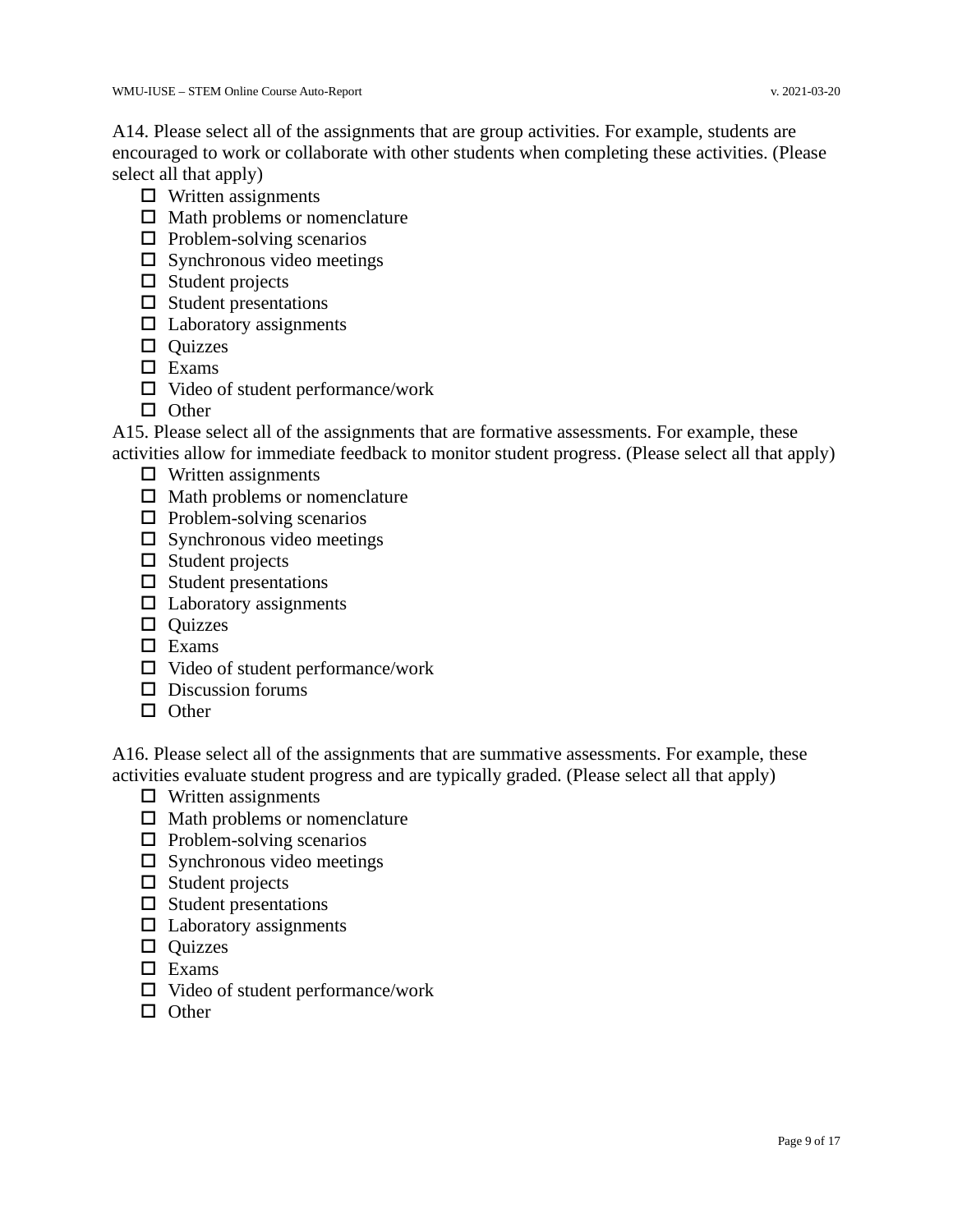#### **The following questions relate to the discussion forums you use in your online STEM course ([COURSE NAME]).**

Disc1. Do you contribute, other than an initial prompting question, in your discussion forums for [COURSE NAME]?

- No
- Yes

Disc2. What is your level of involvement in student-to-student discussions in your online STEM discussion forums for your course ([COURSE NAME])?

- Not at all
- A little
- Somewhat
- Very
- Extremely

Disc3. Do you or a teaching assistant moderate participation of students in your discussion forums (e.g., draws out inactive students/limits dominating students)?

- No
- Yes

#### **The following questions relate to the discussion forums you use in your online STEM course ([COURSE NAME]).**

*[If "No" was selected for question Disc1, skip to question F1.]*

Disc4. How would you describe the frequency of your contributions, other than an initial prompting question, in your discussion boards?

- Not at all involved
- Not much involved
- Not involved
- Involved
- Somewhat involved
- Very involved

Disc5. Do you contribute to course discussions by adding information to a discussion? For example, providing additional resources in a discussion thread.

- No
- Yes

Disc6. Do you contribute to course discussions by building a consensus to a discussion? For example, navigating discussions in order to find a common theme.

- No
- Yes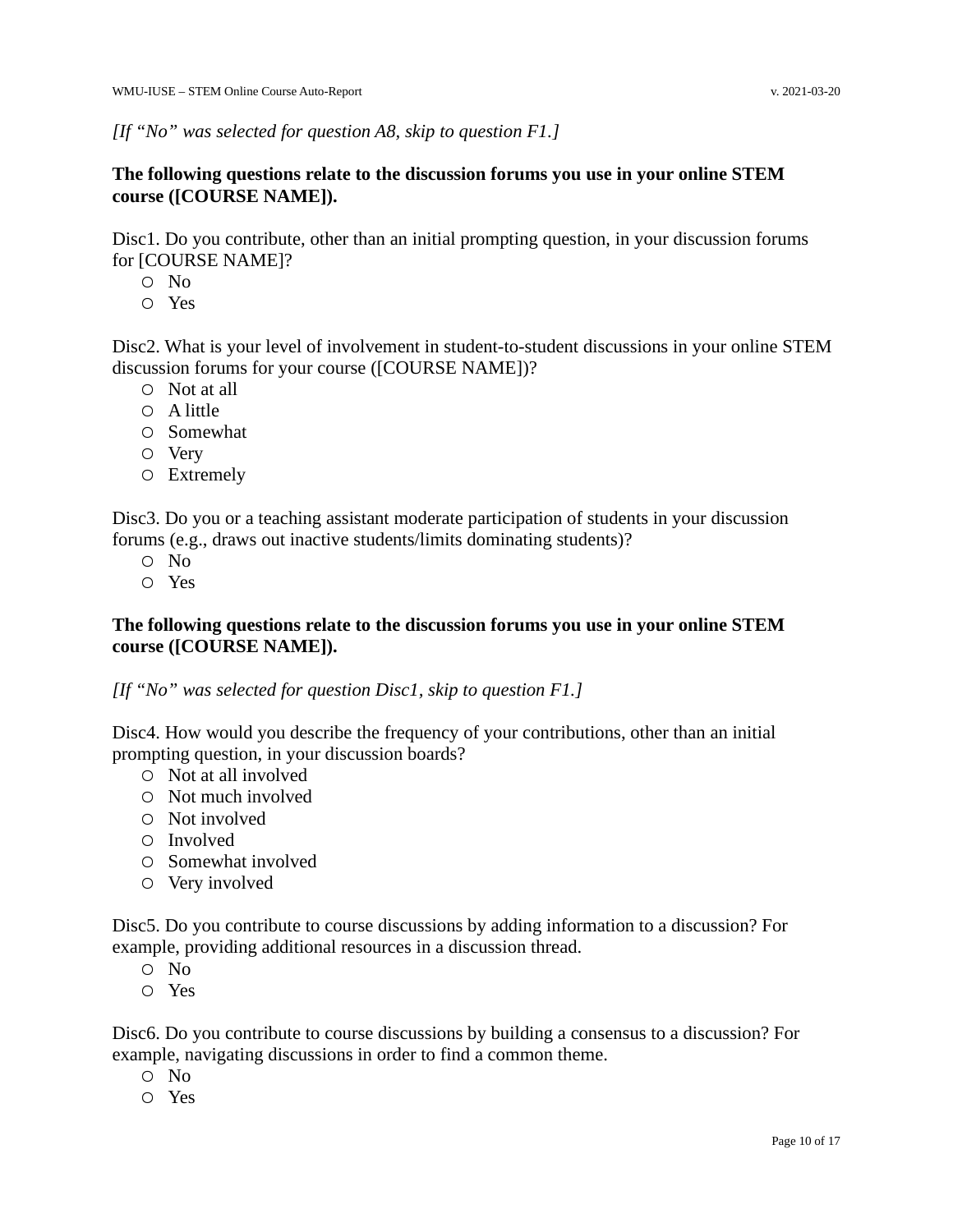Disc7. Do you contribute to course discussions by summarizing a discussion? For example, combining discussion components into a concise description.

- No
- Yes

Disc8. Do you contribute to course discussions by diagnosing misconceptions within a discussion? For example, identifying misconceptions within a thread.

- No
- Yes

Disc9. Do you contribute to course discussions by providing encouragement within a discussion? For example, giving students feedback using words that indicate your support or encouragement.

- No
- Yes

Disc10. Please indicate any additional ways you contribute to course discussions in your online STEM course ([COURSE NAME]). If you do not have any other contribution methods, please write "No more methods" below.

#### **The following questions relate to the frequency of your contributions in your discussion forums.**

\_\_\_\_\_\_\_\_\_\_\_\_\_\_\_\_\_\_\_\_\_\_\_\_\_\_\_\_\_\_\_\_\_\_\_\_\_\_\_\_\_\_\_\_\_\_\_\_\_\_\_\_\_\_\_

Disc11. Please describe how often you contribute to discussion forums for the following reasons.

|                                                                                                                               | Never    | Rarely   | Some-<br>times | Often    | Always     |
|-------------------------------------------------------------------------------------------------------------------------------|----------|----------|----------------|----------|------------|
| Adding information to a discussion (e.g., providing<br>additional resources in a discussion thread)                           | $\Omega$ | $\Omega$ | $\circ$        | $\Omega$ | ∩          |
| Building a consensus to a discussion (e.g., clarifying<br>discussions in order to emphasize a common theme)                   | O        | $\Omega$ | $\circ$        | $\circ$  | $\Omega$   |
| Summarizing a discussion (e.g., combining discussion<br>components into a concise description)                                | O        | $\circ$  | $\circ$        | $\circ$  | $\Omega$   |
| Diagnosing misconceptions within a discussion (e.g.,<br>identifying where students are mistaken within a thread)              | $\circ$  | $\Omega$ | $\circ$        | $\Omega$ | ◯          |
| Providing encouragement within a discussion (e.g.,<br>expressing recognition or appreciation of contributions of<br>students) | $\Omega$ | $\Omega$ | $\circ$        | $\Omega$ | ∩          |
| Identifying and clarifying areas of agreement and<br>disagreement on course topics to help students learn                     | O        | $\circ$  | $\circ$        | $\circ$  | ◯          |
| Guiding the class towards understanding course topics in<br>a way to help the student clarify their thinking                  | $\circ$  | $\Omega$ | $\circ$        | $\Omega$ | $\bigcirc$ |
| Keeping students engaged and participating in productive<br>dialogue                                                          | O        | $\circ$  | $\circ$        | $\circ$  | $\Omega$   |
| Keeping students on task                                                                                                      | O        | $\circ$  | $\circ$        | O        | Ω          |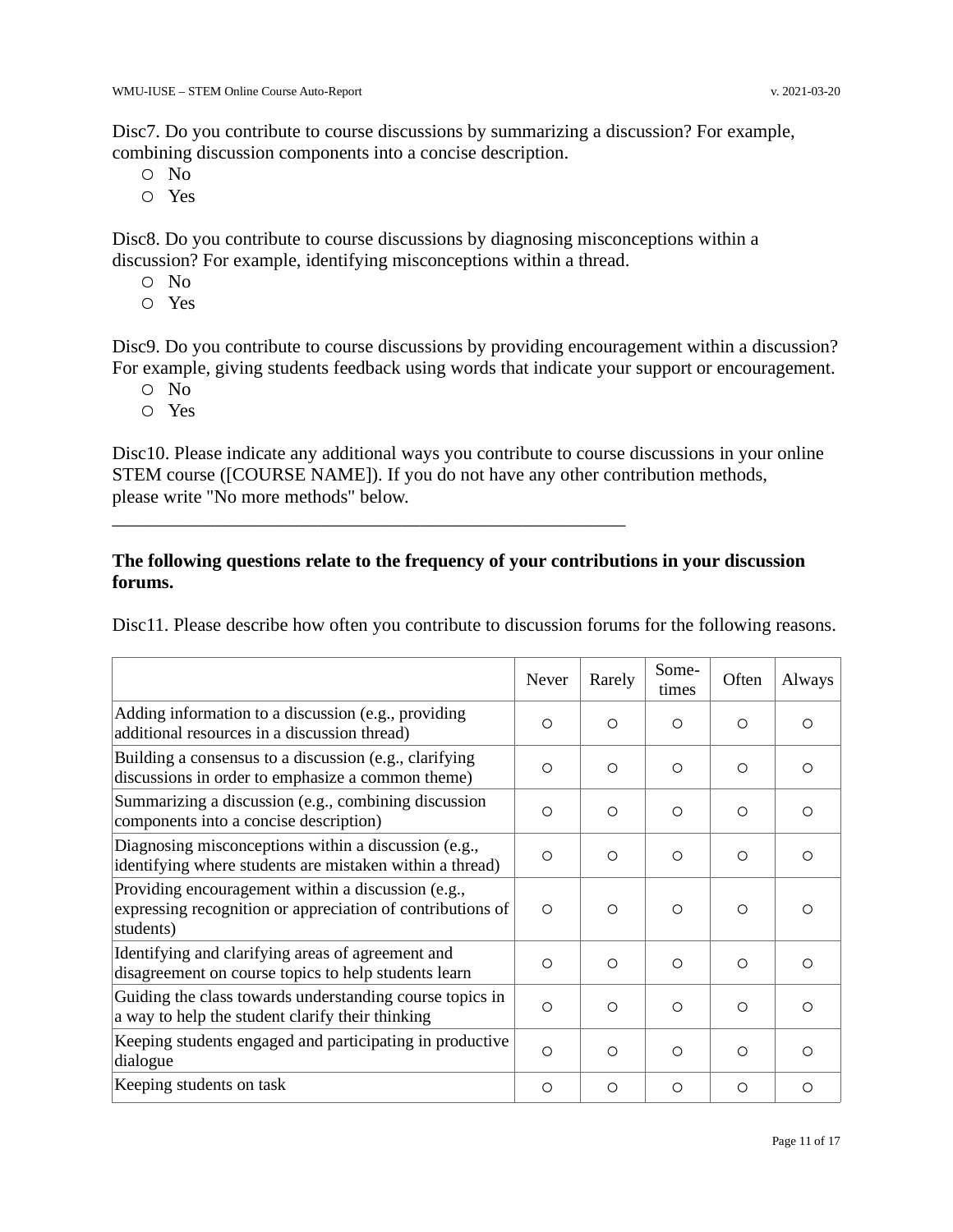| Encouraging course participants to explore new concepts<br>associated with the course | $\circ$ |  |  |
|---------------------------------------------------------------------------------------|---------|--|--|
| Reinforcing the development of a sense of community<br>among course participants      | $\circ$ |  |  |
| Focusing the discussion back to relevant issues to help<br>student learning           | Ω       |  |  |

#### **The following questions relate to the feedback you provide in your online STEM course ([COURSE NAME]).**

F1. Do you provide feedback to your students in your online STEM course?

- No
- Yes

F2. Do you set expectations for your activities or assignments in your online STEM course? (For example, providing rubrics or example student projects)

- No
- Yes

*[If "No" was selected for question F1, skip to question F9.]*

F3. Please indicate which activities you provide feedback for within your online STEM course. (Please select all that apply)

- $\Box$  Written assignments
- $\Box$  Math problems or nomenclature
- $\Box$  Problem solving scenarios
- $\Box$  Synchronous video meetings
- □ Student projects
- $\square$  Student presentations
- $\Box$  Laboratory assignments
- □ Quizzes
- □ Exams
- □ Video of student performance/work
- □ Discussion forums
- □ Other [TEXT FROM A12 RESPONSE]

F4. Please indicate on which activities you provide individualized feedback. (Please select all that apply)

- $\Box$  Written assignments
- $\Box$  Math problems or nomenclature
- $\Box$  Problem solving scenarios
- $\Box$  Synchronous video meetings
- $\Box$  Student projects
- $\Box$  Student presentations
- $\Box$  Laboratory assignments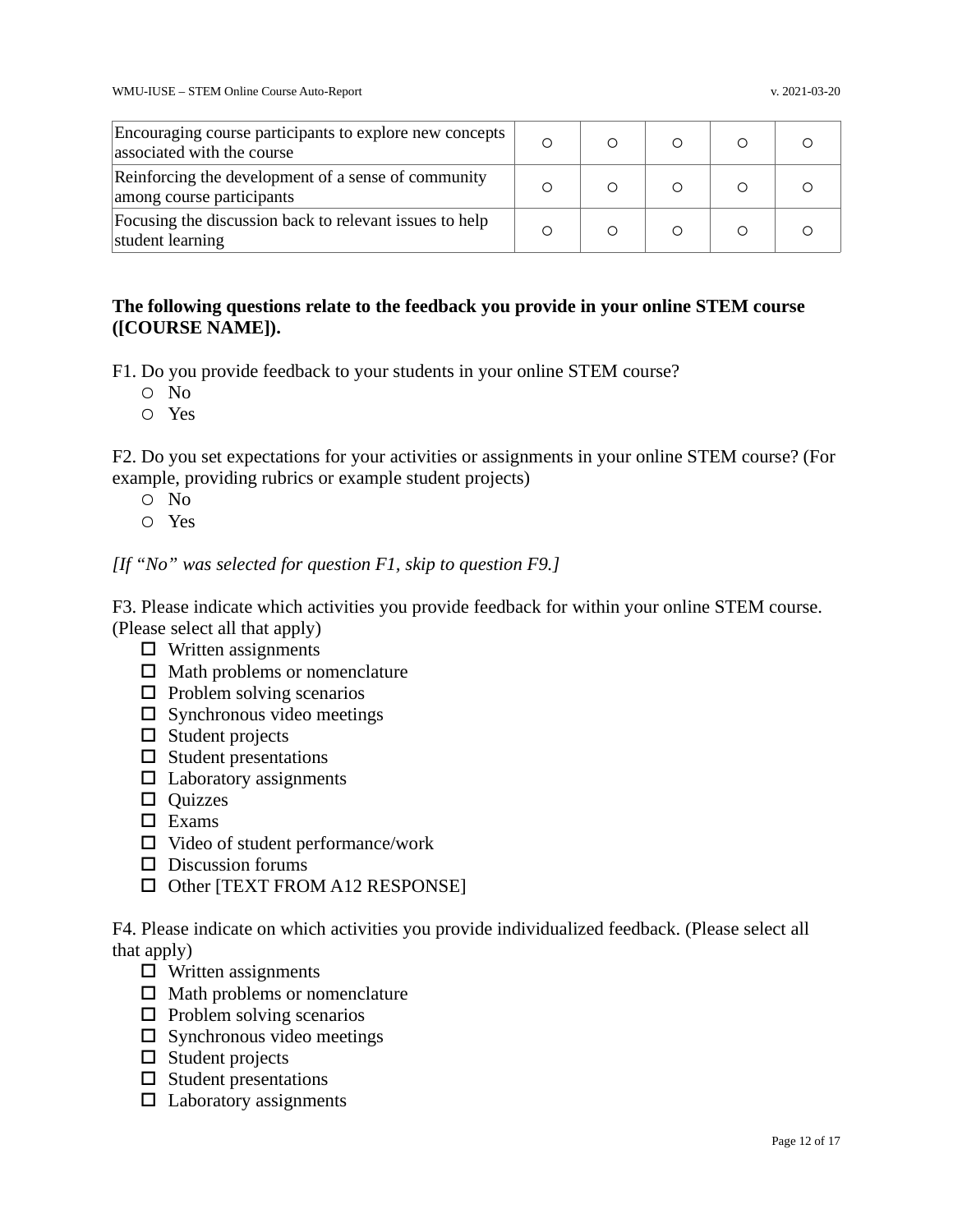- □ Quizzes
- □ Exams
- □ Video of student performance/work
- $\Box$  Discussion forums
- □ Other [TEXT FROM A12 RESPONSE]

F5. Please indicate on which activities you provide feedback to the whole class written in response to their work. (Please select all that apply)

- $\Box$  Written assignments
- □ Math problems or nomenclature
- $\Box$  Problem solving scenarios
- $\Box$  Synchronous video meetings
- □ Student projects
- $\square$  Student presentations
- $\Box$  Laboratory assignments
- □ Quizzes
- □ Exams
- $\Box$  Video of student performance/work
- $\Box$  Discussion forums
- □ Other [TEXT FROM A12 RESPONSE]

F6. Please indicate on which activities you provide generic individual feedback, such as scores on a rubric. (Please select all that apply)

- $\Box$  Written assignments
- $\Box$  Math problems or nomenclature
- $\Box$  Problem solving scenarios
- $\square$  Synchronous video meetings
- $\Box$  Student projects
- $\Box$  Student presentations
- $\Box$  Laboratory assignments
- □ Quizzes
- □ Exams
- $\Box$  Video of student performance/work
- □ Discussion forums
- □ Other [TEXT FROM A12 RESPONSE]

F7. Please indicate on which activities you provide generic whole class feedback, such as a prewritten conclusion made available after the work is complete. (Please select all that apply)

- $\Box$  Written assignments
- □ Math problems or nomenclature
- $\Box$  Problem solving scenarios
- $\square$  Synchronous video meetings
- $\Box$  Student projects
- $\Box$  Student presentations
- $\Box$  Laboratory assignments
- □ Quizzes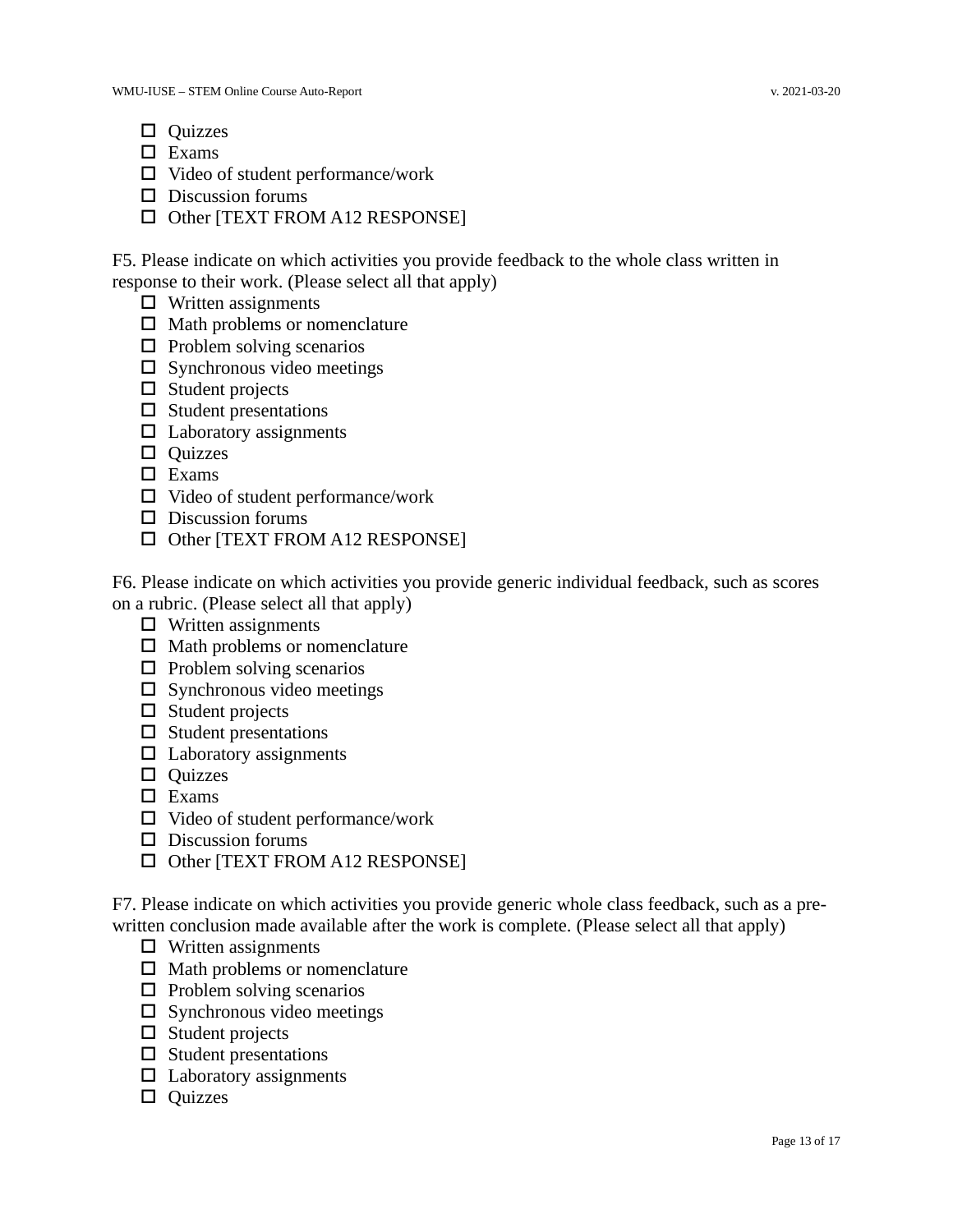- □ Exams
- $\Box$  Video of student performance/work
- □ Discussion forums
- □ Other [TEXT FROM A12 RESPONSE]

F8. How long does it typically take to provide feedback to students?

- Less than 1 business day
- 1 2 business days
- More than 2 business days

*[If "No" was selected for question F2, skip to question F10.]*

F9. In which ways do you communicate expectations to your students in your online STEM course? (Please select all that apply)

- □ Rubric
- $\Box$  Outline of expectations without grading information
- $\Box$  Examples of student projects
- $\Box$  Response to individual questions
- □ Other ways not listed

F10. Please indicate how often you provide newly written whole class feedback for the following activities.

|                                          | <b>Never</b> | Very<br>rarely | Rarely  | Some-<br>times | Almost<br>always | Always  | N/A<br>(this<br>activity<br>not used) |
|------------------------------------------|--------------|----------------|---------|----------------|------------------|---------|---------------------------------------|
| Written assignments                      | $\circ$      | $\circ$        | $\circ$ | $\circ$        | $\circ$          | $\circ$ | $\circ$                               |
| Math problems or nomenclature            | $\circ$      | $\circ$        | $\circ$ | $\circ$        | $\circ$          | $\circ$ | $\circ$                               |
| Problem solving scenarios                | $\circ$      | $\circ$        | $\circ$ | $\circ$        | $\circ$          | $\circ$ | $\circ$                               |
| Synchronous video meetings               | $\circ$      | $\circ$        | $\circ$ | $\circ$        | $\circ$          | $\circ$ | $\circ$                               |
| Student projects                         | $\circ$      | $\circ$        | $\circ$ | $\circ$        | $\circ$          | $\circ$ | $\circ$                               |
| <b>Student presentations</b>             | $\circ$      | $\circ$        | $\circ$ | $\circ$        | $\circ$          | $\circ$ | $\circ$                               |
| Laboratory assignments                   | $\circ$      | $\circ$        | $\circ$ | $\circ$        | $\circ$          | $\circ$ | $\circ$                               |
| Quizzes                                  | $\circ$      | $\circ$        | $\circ$ | $\circ$        | $\circ$          | $\circ$ | $\circ$                               |
| Exams                                    | $\circ$      | $\circ$        | $\circ$ | $\circ$        | $\circ$          | $\circ$ | $\circ$                               |
| Video of student<br>performance/work     | $\circ$      | $\circ$        | $\circ$ | $\circ$        | $\circ$          | $\circ$ | $\circ$                               |
| Discussion forums                        | $\circ$      | $\circ$        | $\circ$ | $\circ$        | $\circ$          | $\circ$ | $\circ$                               |
| Other [TEXT FROM A12<br><b>RESPONSE]</b> | $\circ$      | $\circ$        | $\circ$ | $\circ$        | $\circ$          | $\circ$ | $\circ$                               |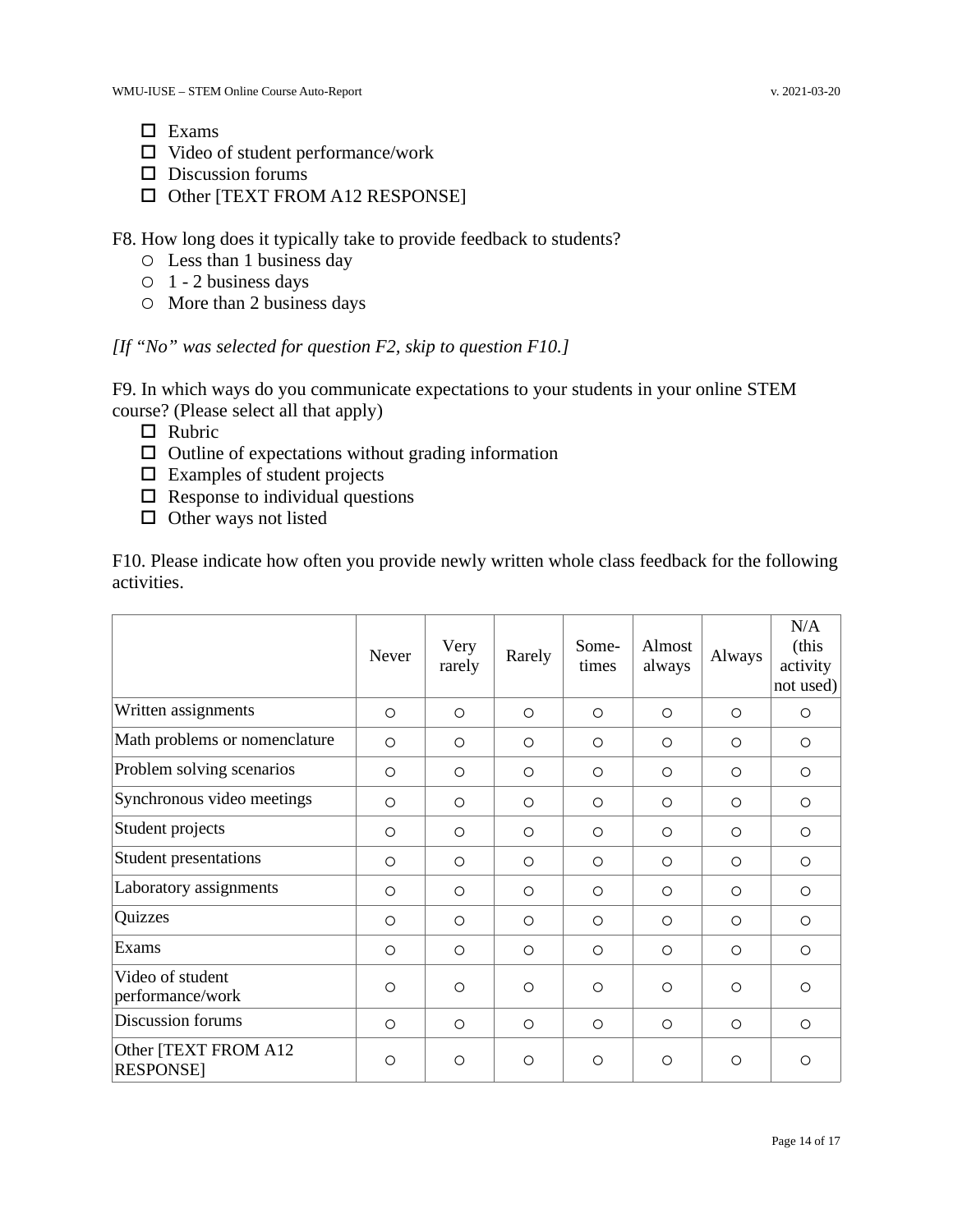|                                          | Never   | Very<br>rarely | Rarely  | Some-<br>times | Almost<br>always | Always  | N/A<br>(this<br>activity<br>not used) |
|------------------------------------------|---------|----------------|---------|----------------|------------------|---------|---------------------------------------|
| Written assignments                      | $\circ$ | $\circ$        | $\circ$ | $\circ$        | $\circ$          | $\circ$ | $\circ$                               |
| Math problems or nomenclature            | $\circ$ | $\circ$        | $\circ$ | $\circ$        | $\circ$          | $\circ$ | $\circ$                               |
| Problem solving scenarios                | $\circ$ | $\circ$        | $\circ$ | $\circ$        | $\circ$          | $\circ$ | $\circ$                               |
| Synchronous video meetings               | $\circ$ | $\circ$        | $\circ$ | $\circ$        | $\circ$          | $\circ$ | $\circ$                               |
| Student projects                         | $\circ$ | $\circ$        | $\circ$ | $\circ$        | $\circ$          | $\circ$ | $\circ$                               |
| <b>Student presentations</b>             | $\circ$ | $\circ$        | $\circ$ | $\circ$        | $\circ$          | $\circ$ | $\circ$                               |
| Laboratory assignments                   | $\circ$ | $\circ$        | $\circ$ | $\circ$        | $\circ$          | $\circ$ | $\circ$                               |
| Quizzes                                  | $\circ$ | $\circ$        | $\circ$ | $\circ$        | $\circ$          | $\circ$ | $\circ$                               |
| Exams                                    | $\circ$ | $\circ$        | $\circ$ | $\circ$        | $\circ$          | $\circ$ | $\circ$                               |
| Video of student<br>performance/work     | $\circ$ | $\circ$        | $\circ$ | $\circ$        | $\circ$          | $\circ$ | $\circ$                               |
| Discussion forums                        | $\circ$ | $\circ$        | $\circ$ | $\circ$        | $\circ$          | $\circ$ | $\circ$                               |
| Other [TEXT FROM A12<br><b>RESPONSE]</b> | $\circ$ | $\circ$        | $\circ$ | $\circ$        | $\circ$          | $\circ$ | $\circ$                               |

### F11. Please indicate how often you provide individualized feedback for the following activities.

F12. Please indicate how often you provide generic individual feedback for the following activities.

|                               | <b>Never</b> | Very<br>rarely | Rarely  | Some-<br>times | Almost<br>always | Always  | N/A<br>(this<br>activity<br>not used) |
|-------------------------------|--------------|----------------|---------|----------------|------------------|---------|---------------------------------------|
| Written assignments           | $\circ$      | $\circ$        | $\circ$ | $\circ$        | $\circ$          | $\circ$ | $\circ$                               |
| Math problems or nomenclature | $\circ$      | $\circ$        | $\circ$ | $\circ$        | $\circ$          | $\circ$ | $\circ$                               |
| Problem solving scenarios     | $\circ$      | $\circ$        | $\circ$ | $\circ$        | $\circ$          | $\circ$ | $\circ$                               |
| Synchronous video meetings    | $\circ$      | $\circ$        | $\circ$ | $\circ$        | $\circ$          | $\circ$ | $\circ$                               |
| Student projects              | $\circ$      | $\circ$        | $\circ$ | $\circ$        | $\circ$          | $\circ$ | $\circ$                               |
| <b>Student presentations</b>  | $\circ$      | $\Omega$       | $\circ$ | $\circ$        | $\Omega$         | $\circ$ | $\Omega$                              |
| Laboratory assignments        | $\circ$      | $\circ$        | $\circ$ | $\circ$        | $\circ$          | $\circ$ | $\circ$                               |
| Quizzes                       | $\circ$      | $\circ$        | $\circ$ | $\circ$        | $\circ$          | $\circ$ | $\Omega$                              |
| Exams                         | $\circ$      | $\circ$        | $\circ$ | $\circ$        | $\circ$          | $\circ$ | $\circ$                               |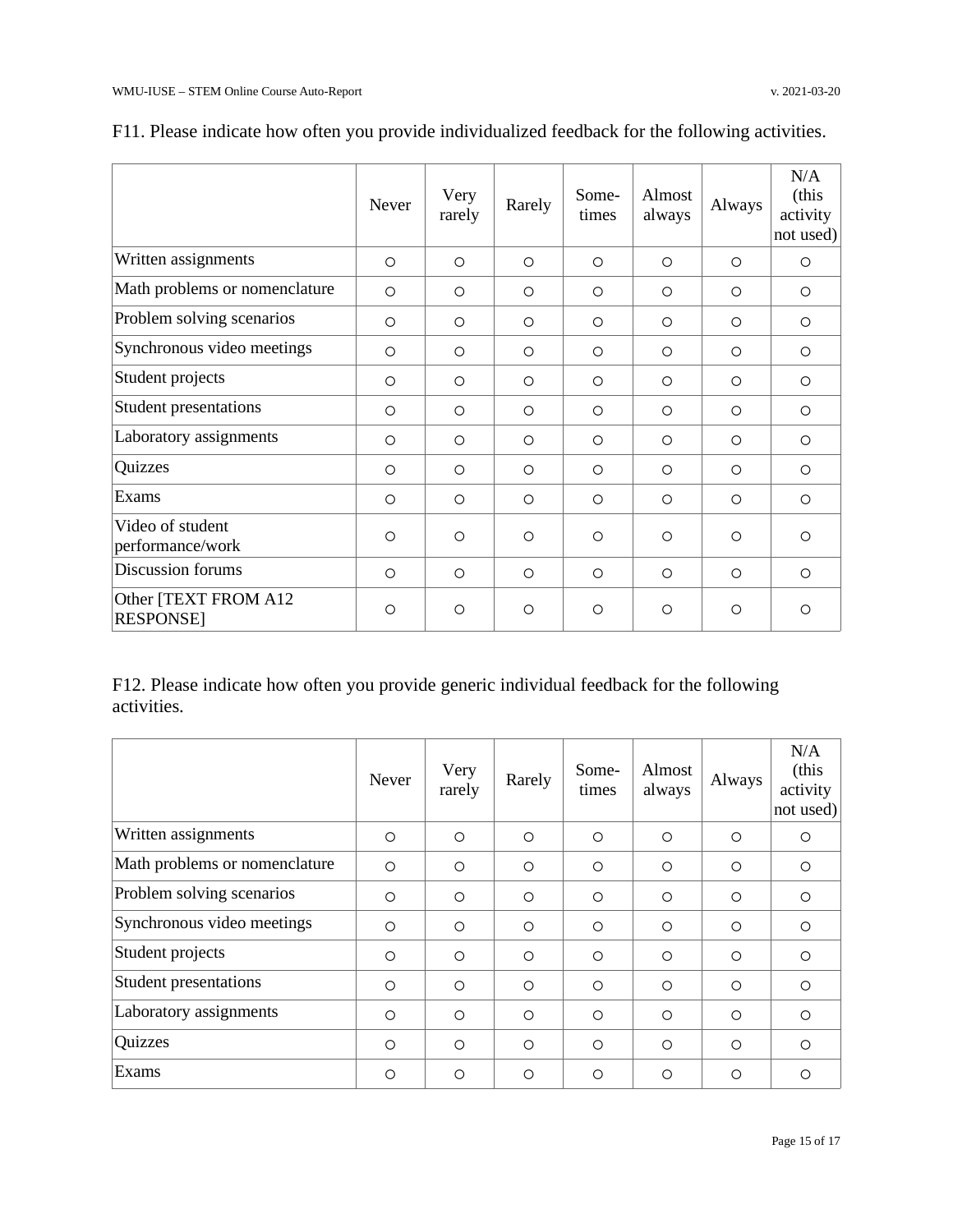| Video of student<br>performance/work     |  |  |  |  |
|------------------------------------------|--|--|--|--|
| Discussion forums                        |  |  |  |  |
| Other [TEXT FROM A12]<br><b>RESPONSE</b> |  |  |  |  |

F13. Please indicate which how often you provide generic whole class feedback for the following activities.

|                                          | Never   | Very<br>rarely | Rarely  | Some-<br>times | Almost<br>always | Always  | N/A<br>(this<br>activity<br>not used) |
|------------------------------------------|---------|----------------|---------|----------------|------------------|---------|---------------------------------------|
| Written assignments                      | $\circ$ | $\circ$        | $\circ$ | $\circ$        | $\circ$          | $\circ$ | $\circ$                               |
| Math problems or nomenclature            | $\circ$ | $\circ$        | $\circ$ | $\circ$        | $\circ$          | $\circ$ | $\circ$                               |
| Problem solving scenarios                | $\circ$ | $\circ$        | $\circ$ | $\circ$        | $\circ$          | $\circ$ | $\circ$                               |
| Synchronous video meetings               | $\circ$ | $\circ$        | $\circ$ | $\circ$        | $\circ$          | $\circ$ | $\circ$                               |
| Student projects                         | $\circ$ | $\Omega$       | $\circ$ | $\circ$        | $\circ$          | $\circ$ | $\circ$                               |
| <b>Student presentations</b>             | $\circ$ | $\circ$        | $\circ$ | $\circ$        | $\circ$          | $\circ$ | $\circ$                               |
| Laboratory assignments                   | $\circ$ | $\circ$        | $\circ$ | $\circ$        | $\circ$          | $\circ$ | $\circ$                               |
| Quizzes                                  | $\circ$ | $\circ$        | $\circ$ | $\circ$        | $\circ$          | $\circ$ | $\circ$                               |
| Exams                                    | $\circ$ | $\circ$        | $\circ$ | $\circ$        | $\circ$          | $\circ$ | $\circ$                               |
| Video of student<br>performance/work     | $\circ$ | $\circ$        | $\circ$ | $\circ$        | $\circ$          | $\circ$ | $\circ$                               |
| Discussion forums                        | $\circ$ | $\circ$        | $\circ$ | $\circ$        | $\circ$          | $\circ$ | $\circ$                               |
| Other [TEXT FROM A12<br><b>RESPONSE]</b> | $\circ$ | $\circ$        | $\circ$ | $\circ$        | O                | $\circ$ | $\circ$                               |

*[The following questions were included as part of a large-scale testing of this instrument. It may be appropriate to partially or fully omitted these questions when the instrument is used to gather data anonymously, or for individual (non-research) use.]*

End1. What is your full name?  $\Box$ 

End2. What is your primary appointment type?

- Tenured
- Tenure-track
- Term
- Part-time
- Teaching Assistant
- Other: \_\_\_\_\_\_\_\_\_\_\_\_